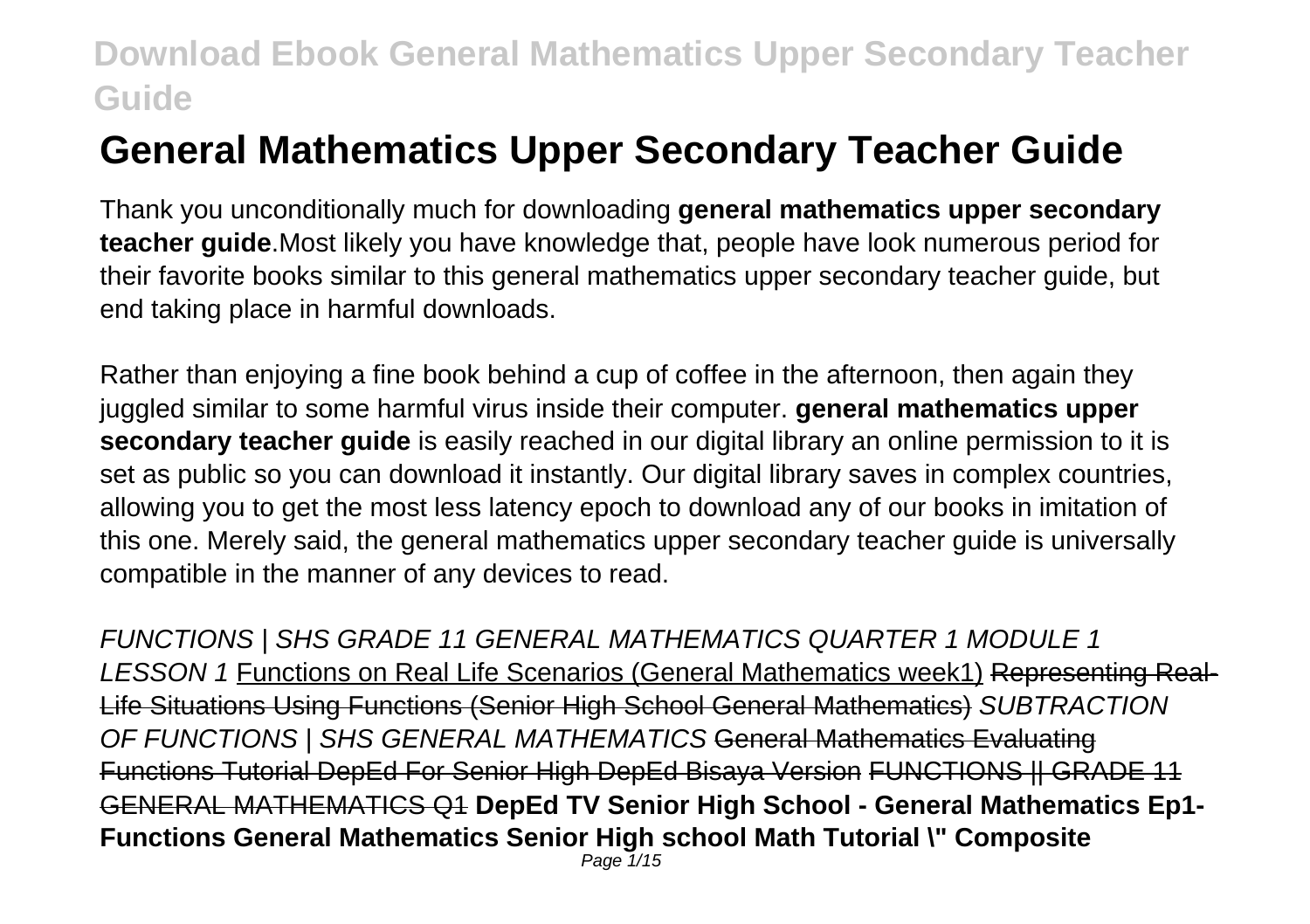**Function\"** DOMAIN AND RANGE OF RATIONAL EQUATIONS | Grade 11 General Mathematics | Teacher Ar Introduction to Math for 11th Grade INVERSE FUNCTION | DOMAIN AND RANGE OF INVERSE FUNCTION | Grade 11 General Mathematics | Teacher Ar EVALUATING FUNCTIONS General Mathematics High school math - algebra 2 basic arithmetics 01 asmr What I Wish I Knew Before Becoming a College Math Teacher (Community College Instructor)

Representing Real Life Situation Using FunctionGeneral Mathematics - Piecewise Functions (Filipino Version) real life examples of function General Mathematics - Solving Rational Equations (Filipino Version) A day in the life of Nick McIvor, a maths teacher

RATIONAL FUNCTIONS INTRODUCTION | GENERAL MATHEMATICS SHS GENERAL MATHEMATICS GRADE 11

Representing Real-Life Situations using FunctionsDIVISION OF FUNCTIONS | SHS GRADE 11 GENERAL MATHEMATICS QUARTER 1 MODULE 1 LESSON 3.4 Real Life Situations Involving Functions (Part 1) | General Mathematics General Mathematics Module 8 - Quarter 1 ANSWER KEY Part1 of 4 Best Books for Teaching English as a Second Language

How to give Demo for MATHS || maths demo class || demo for primary school**WB SSC-SLST NEW EXAM PATTERN \u0026 ELIGIBLE CRITERIA**

science #teacher #Interview l #Biology teacher interview questions and answers

How to Write Service book for West Bengal School Teacher Part 1UKG Latest syllabus ? UKG syllabus 2020-2021 ? Senior kg syllabus ? PP2 Syllabus 2020-2021 General Mathematics Upper Secondary Teacher

The Upper Secondary General Mathematics Teacher Guide was written, edited and formatted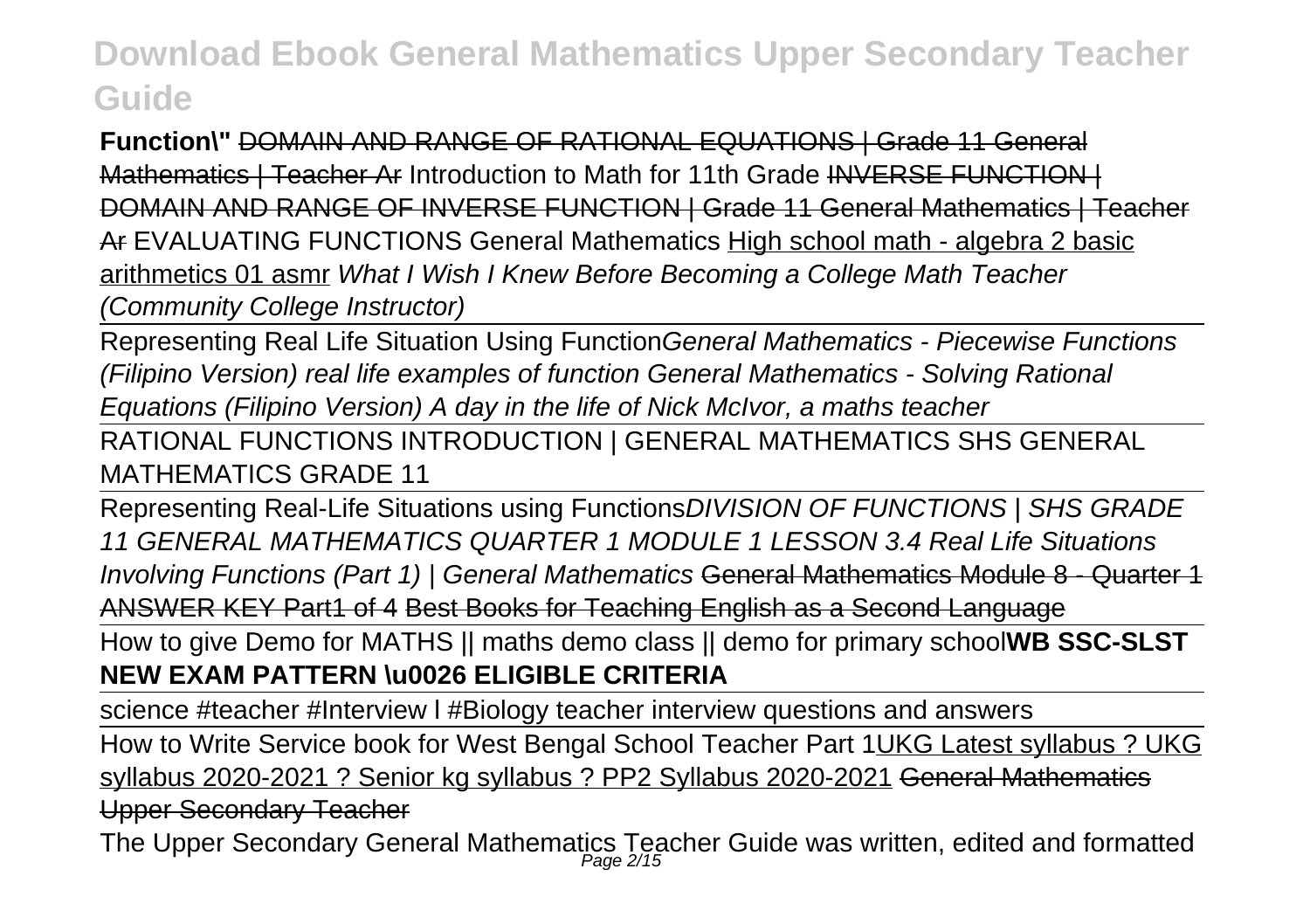by the Curriculum Development Division of the Department of Education. The development of the teacher guide was coordinated by Betty Pulpulis. Writers from schools, tertiary institutions and non-government organisations

#### General Mathematics Upper Secondary Teacher Guide

General Mathematics Upper Secondary Teacher This General Mathematics syllabus is to be used by teachers to teach Upper Secondary students (Grades 11 and 12) throughout Papua New Guinea. This syllabus builds upon concepts, skills and attitudes learnt in Lower Secondary and provides a sound foundation for further learning. The Upper Secondary General Mathematics Syllabus contributes to

#### General Mathematics Upper Secondary Teacher Guide

This General Mathematics syllabus is to be used by teachers to teach Upper Secondary students (Grades 11 and 12) throughout Papua New Guinea. This syllabus builds upon concepts, skills and attitudes learnt in Lower Secondary and provides a sound foundation for further learning. The Upper Secondary General Mathematics Syllabus contributes to integral

#### General Mathematics Upper Secondary Syllabus

General Mathematics Upper Secondary Teachers Guide Pdf.pdf - search pdf books free download Free eBook and manual for Business, Education,Finance, Inspirational, Novel, Religion, Social, Sports, Science, Technology, Holiday, Medical,Daily new PDF ebooks documents ready for download, All PDF documents are Free,The biggest database for Free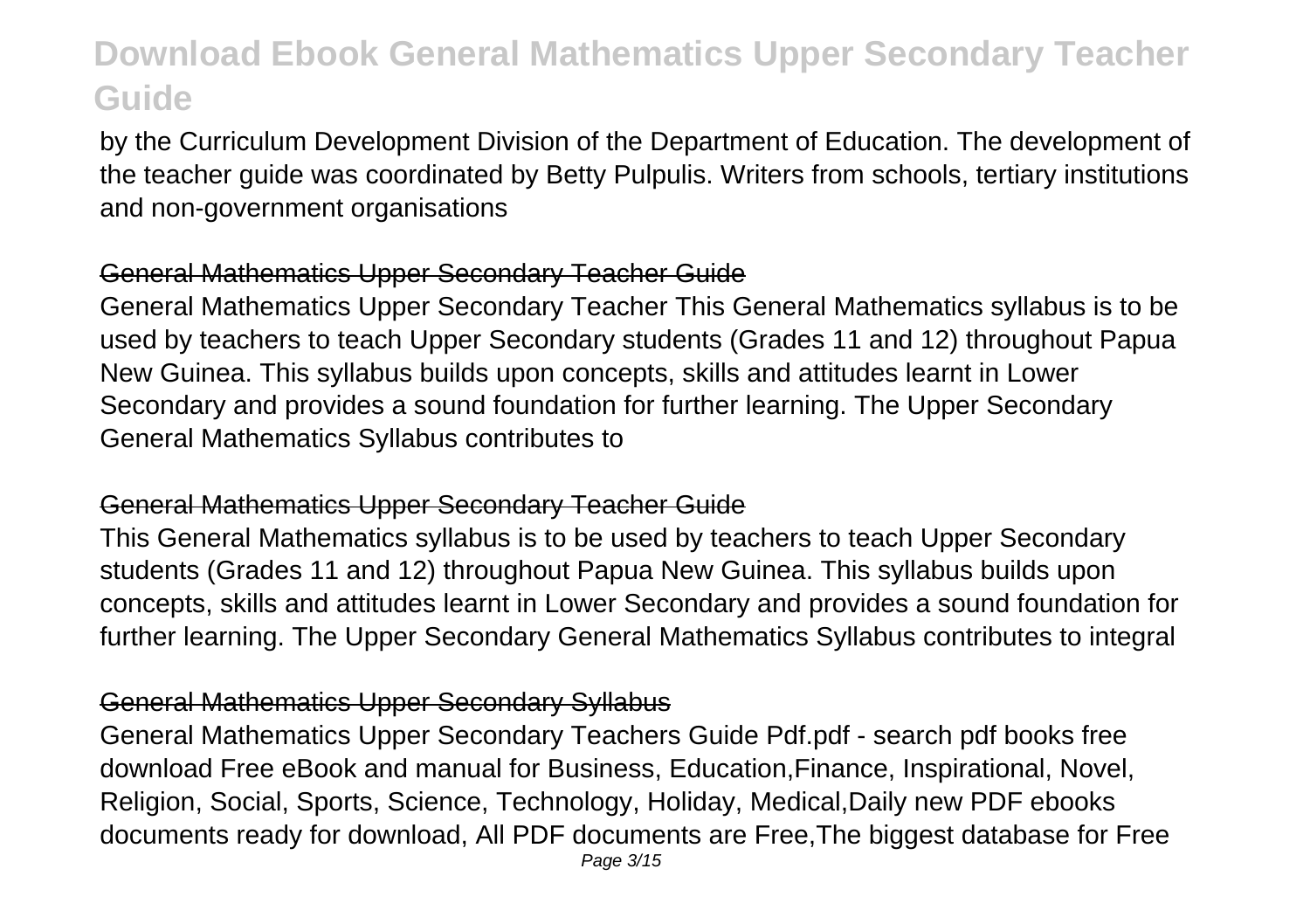books and documents search with fast results better ...

## General Mathematics Upper Secondary Teachers Guide Pdf.pdf ... Title: General Mathematics Upper Secondary Teacher Guide Author: yjjew.gbsa.lyyiodnb.helloawesome.co-2020-12-03T00:00:00+00:01 Subject: General Mathematics Upper Secondary Teacher Guide

### General Mathematics Upper Secondary Teacher Guide

General Mathematics Secretary's message This teacher guide is to be used by teachers when implementing the Upper Secondary General Mathematics syllabus (Grades 11 and 12) throughout Papua New Guinea. The General Mathematics syllabus identifies the learning outcomes and content of the subject as well as assessment requirements. The teacher ...

### General Mathematics Upper Secondary Teacher Guide | pdf ...

Three hours of MATH 2270 credits will be applied to Area F and the additional one hour of credit may be applied to the upper level curriculum. Note: The General Mathematics and Secondary Education concentrations require MATH 2270 in Area F.

## Middle Georgia State University - Mathematics (B.S.)

This general mathematics upper secondary teacher guide, as one of the most working sellers here will totally be in the course of the best options to review. AvaxHome is a pretty simple site that provides access to tons of free eBooks online under different categories.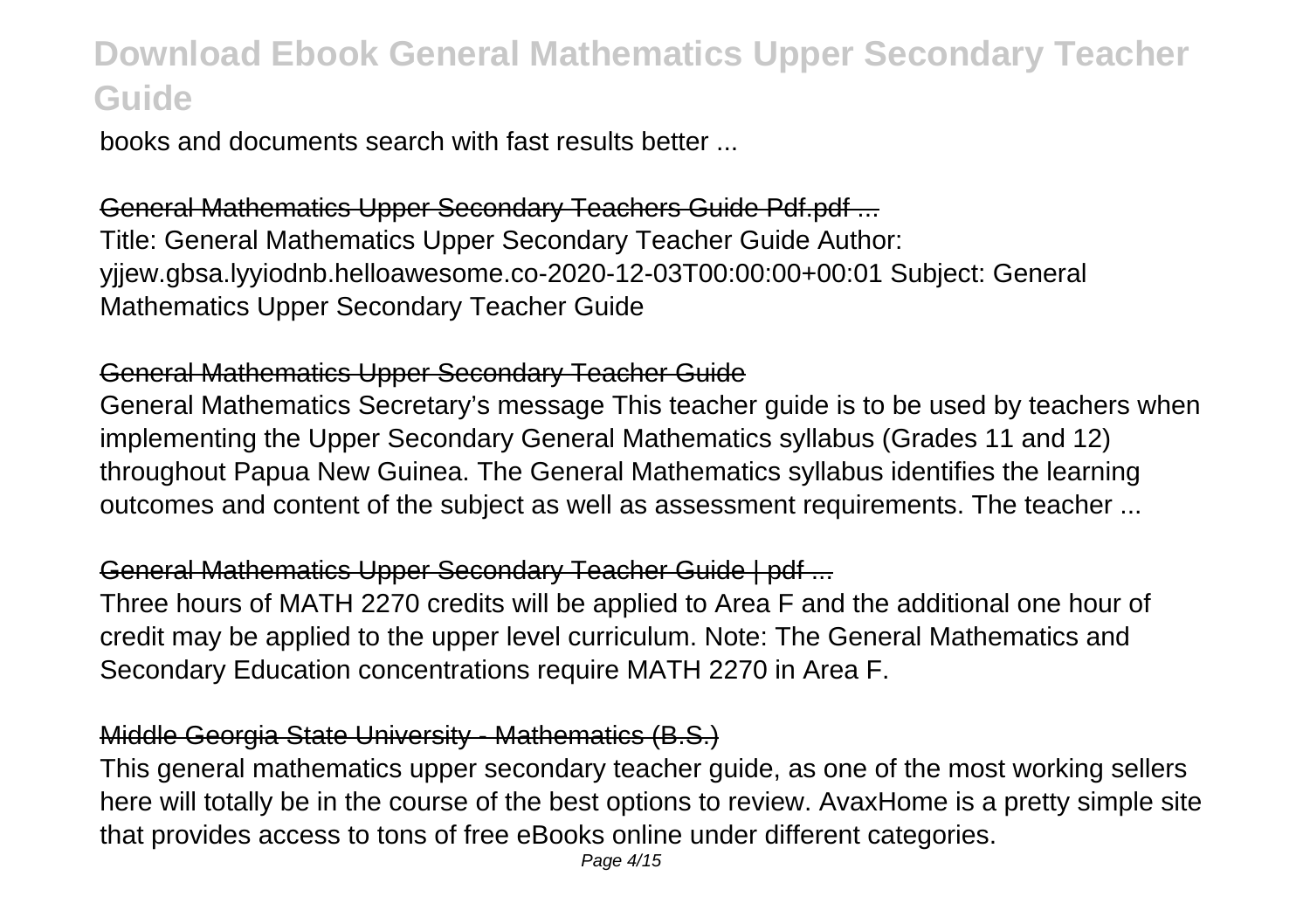### General Mathematics Upper Secondary Teacher Guide

General Mathematics Upper Secondary Teacher Guide. Issued free to schools by the Department of Education. Published in ... The Upper Secondary General Mathematics Teacher Guide was written, edited and In Papua New Guinea, the Lower Secondary and Upper Secondary syllabuses use . Students can download large quantities of information from the internet.

#### New General Mathematics Book 3 Pdf Free Download ...

Secondary education covers two phases on the International Standard Classification of Education scale. Level 2 or lower secondary education (less common junior secondary education) is considered the second and final phase of basic education, and level 3 (upper) secondary education is the stage before tertiary education.Every country aims to provide basic education, but the systems and ...

#### Secondary education - Wikipedia

General Mathematics Upper Secondary Teacher This General Mathematics syllabus is to be used by teachers to teach Upper Secondary students (Grades 11 and 12) throughout Papua New Guinea. This syllabus builds upon concepts, skills and attitudes learnt in Lower Secondary and provides a sound foundation for further learning. The Upper Secondary General Mathematics Syllabus contributes to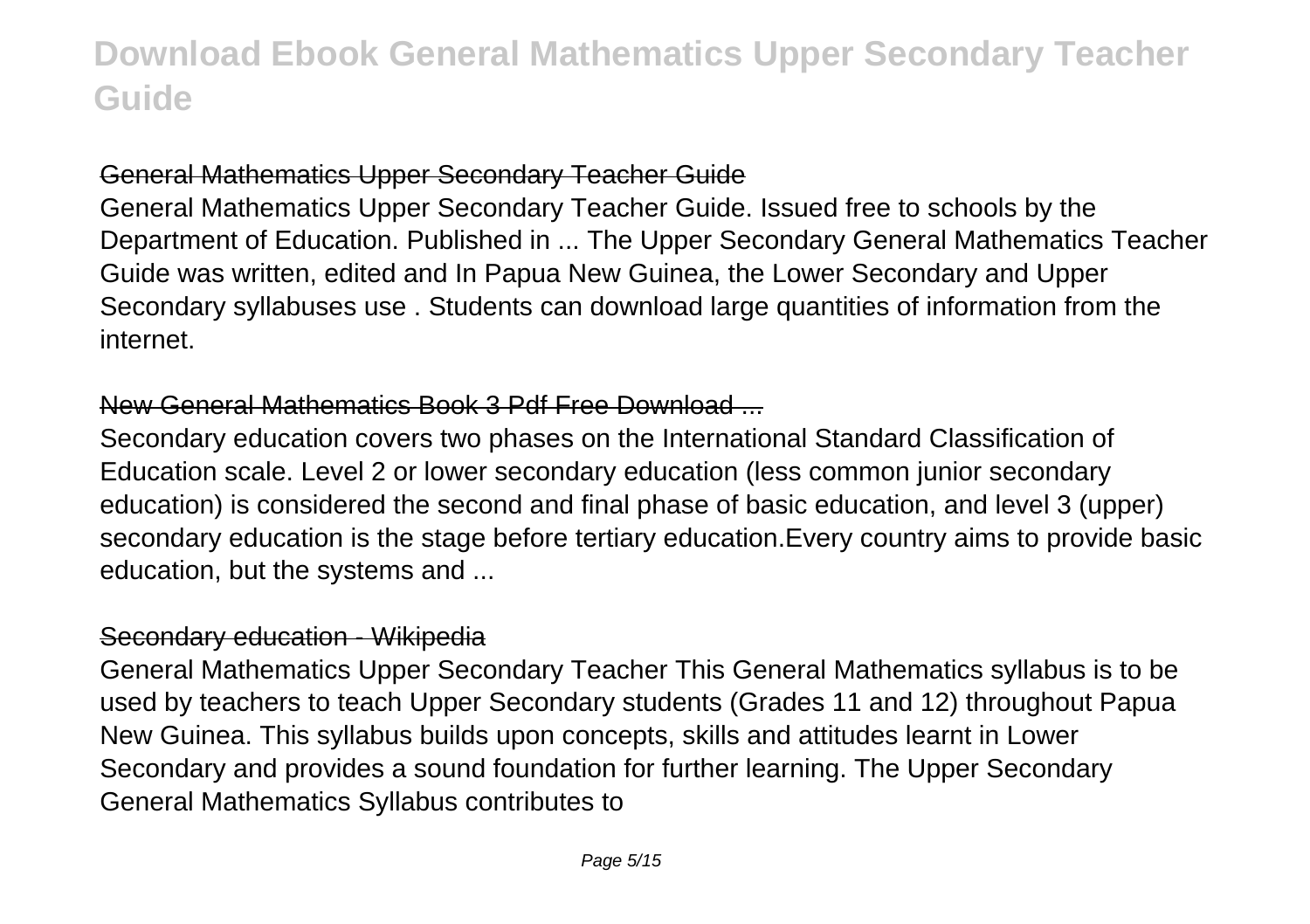## General Mathematics Upper Secondary Teacher Guide

The following upper secondary schools have their own curricula with a specific focus area: Hatanpää upper secondary school focuses on music, Tampere High School of Technology on mathematics and ICT, Tampere classical upper secondary school on natural sciences, and Tampereen lyseo upper secondary school on European studies.

### General upper secondary education [City of Tampere - Day ...

TEACHER'S GUIDE. New General Mathematics for Secondary Senior Schools 2 …been one of those who likes to try new ways of organizing and teaching€€Student's Book 3 on Amazon.com FREE SHIPPING on qualified orders.Mathematics Education and New Trends in Mathematics Teaching, Mathematics for All—General Perspectives New General Mathematics ...

#### New general mathematics.pdf - WordPress.com

A gymnasium is a type of school with a strong emphasis on academic learning, and providing advanced secondary education in some parts of Europe comparable to British grammar schools, sixth form colleges and US preparatory high schools.In its current meaning, it usually refers to secondary schools focused on preparing students to enter a university for advanced academic study.

#### Gymnasium (school) - Wikipedia

General Mathematics Upper Secondary Teacher Guide. Issued free to schools by the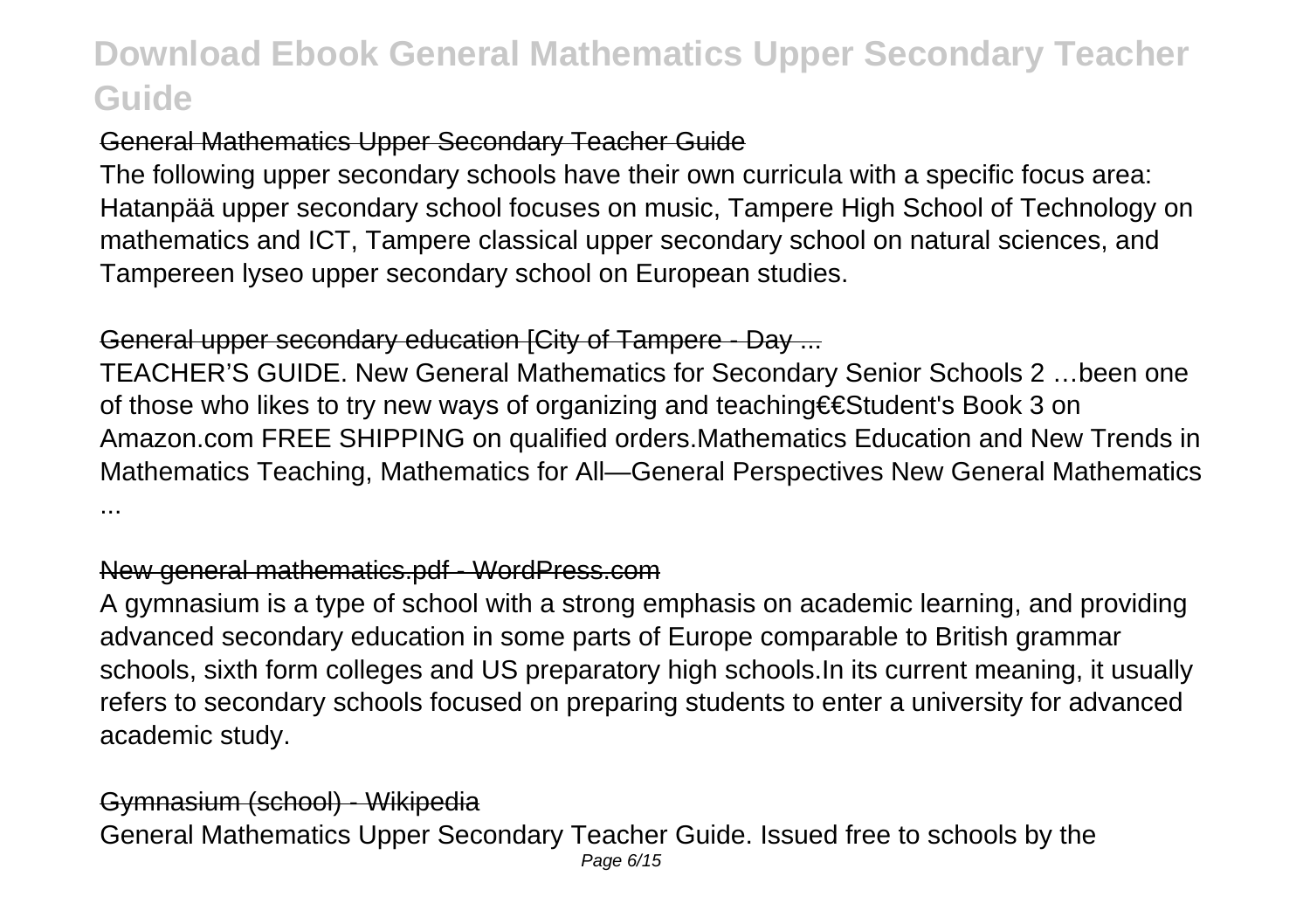Department of Education. Published in ... The Upper Secondary General Mathematics Teacher Guide was written, edited and In Papua New Guinea, the Lower Secondary and Upper Secondary syllabuses use . Students can download large quantities of information from the internet.

### Physics Textbook For Secondary School Pdf - Joomlaxe.com

This teacher guide is to be used by teachers when implementing the Lower Secondary Mathematics Syllabus (Grades 9 and 10) throughout Papua New Guinea. This teacher guide has lots of practical suggestions for hands on activities that students can do in order to learn Mathematics The lower secondary Mathematics syllabus identifies the unit learning

#### Mathematics Lower Secondary Teacher Guide

SCIENCE, TECHNOLOGY AND MATHEMATICS MODULES This module is one of a series prepared under the auspices of the participating Southern African Development Community (SADC) and The Commonwealth of Learning as part of the Training of Upper Primary and Junior Secondary Science, Technology and Mathematics Teachers in Africa by Distance.

#### Junior Secondary Mathematics - WikiEducator

Upper-Secondary Education (Educación Média Superior) Upper-secondary education lasts three years (grades 10 to 12), although some vocational programs and those offered by autonomous institutions may be from two to four years in length. It's free of charge at public schools and has been compulsory for all students since 2012.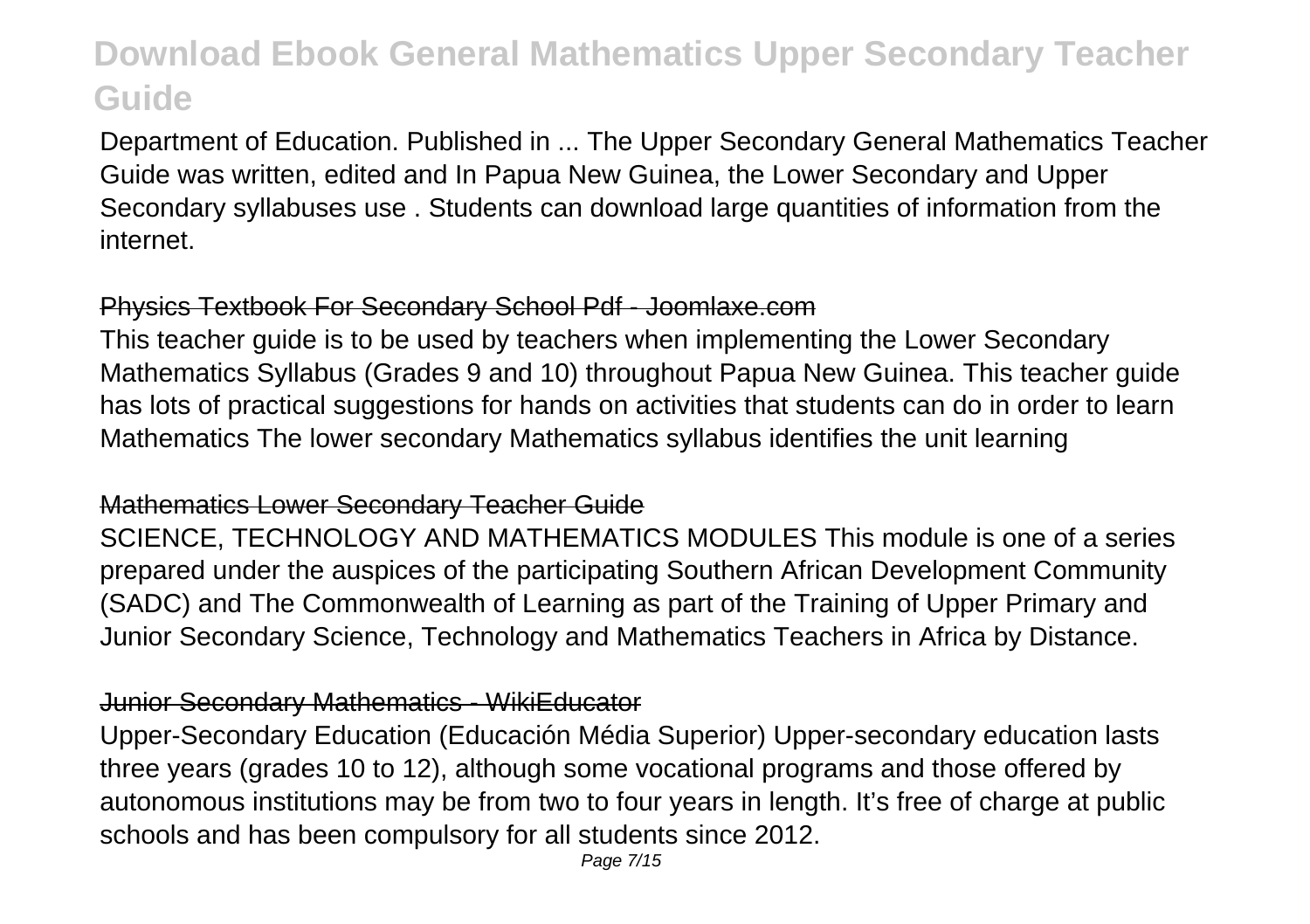This survey addresses the use of technology in upper secondary mathematics education from four points of view: theoretical analysis of epistemological and cognitive aspects of activity in new technology mediated learning environments, the changes brought by technology in the interactions between environment, students and teachers, the interrelations between mathematical activities and technology, skills and competencies that must be developed in teacher education. Research shows that the use of some technologies may deeply change the solving processes and contribute to impact the learning processes. The questions are which technologies to choose for which purposes, and how to integrate them, so as to maximize all students' agency. In particular the role of the teacher in classrooms and the content of teacher education programs are critical for taking full advantage of technology in teaching practice.

Low-income students and blacks make up nearly half of public school students, and on nearly every indicator of educational access, particularly technology, these students have less access than white affluent students (Darling-Hammond, Zielezinski, and Goldman, 2014). The National Center for Education Statistics (2005) reported that teacher quality and missed opportunities to learn accounted for 93% of African Americans, and 87% of Hispanics performing below proficiency in mathematics. Students that do not master mathematics standards by the end of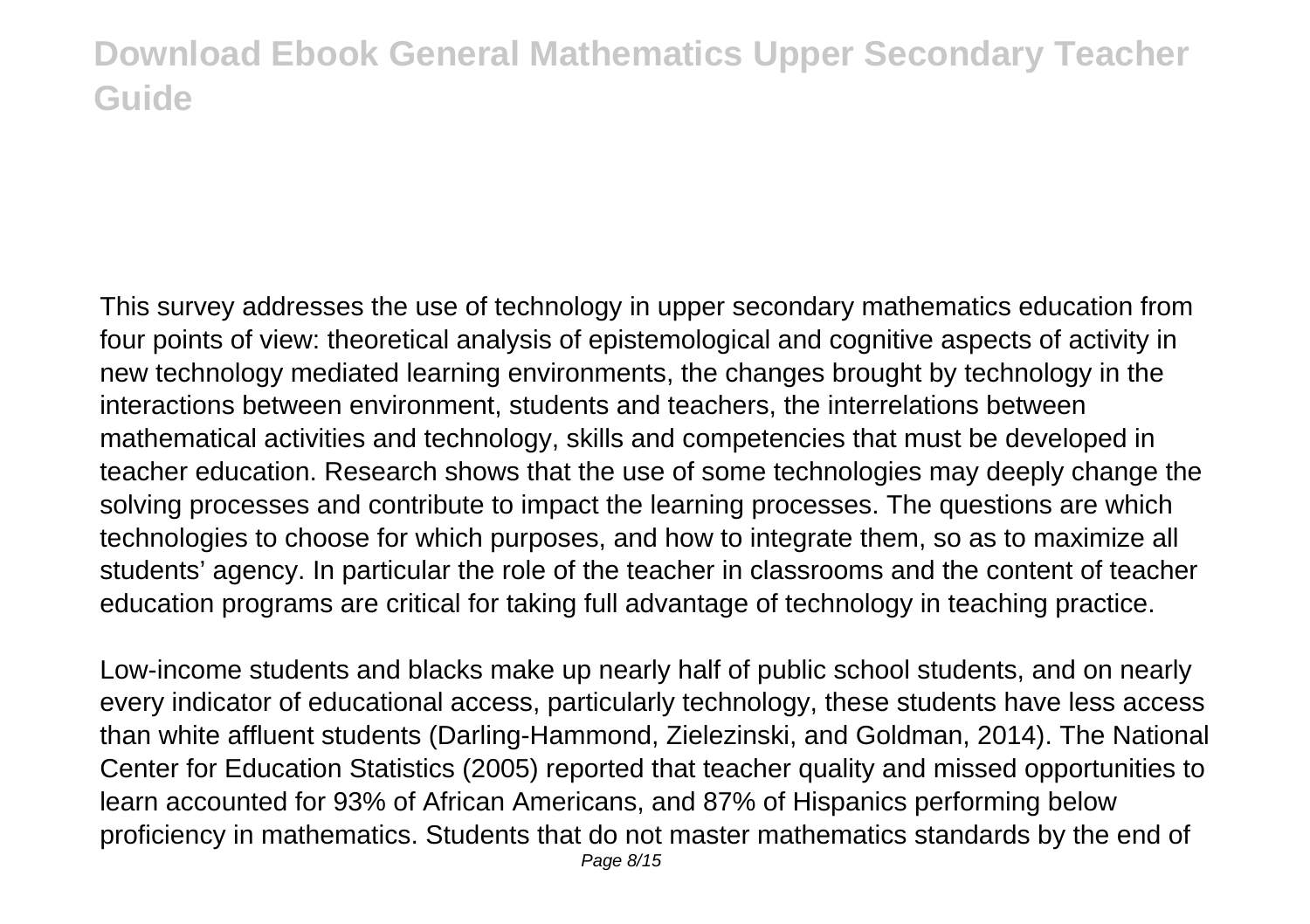compulsory education are less likely to complete general mathematics courses in upper secondary school and beyond successfully (Levpuaek, Zupani, & Soan, 2013). Interactive whiteboards (IWBs) can support student engagement, interest and possibly increased achievement in mathematics if used effectively. The purposes of this study were to (a) examine the perspectives of secondary mathematics teachers with regard to the use of IWBs for teaching, (b) determine how secondary mathematics teachers in one school district use the IWB to guide students toward mathematical proficiency, and (c) consider how secondary mathematics teachers' perspectives in one school district were influenced by 1st order and 2nd order barriers to technology integration. The following factors were considered when examining the context needed to better understand the complexities using IWBs effectively in mathematics: (a) Niess et al. (2009) Mathematics Teachers' TPACK Development Model, (b) Miller and Glover (2005) stages of IWB use, and (c) Ertmer (1999) first-order and second-order barriers to technology integration. The data revealed that at each stage of IWB use (a) supported didactic, (b) interactive, and (c) enhanced interactivity, teachers faced a unique combination of first-order and second-order barriers to IWB integration that affected how IWBs were used for teaching mathematics. The results of the data suggest that as barriers are resolved at each stage of IWB use, the likelihood mathematics teachers will effectively use IWBs to teach mathematics will increase. Suggestions including administrator support and modifying professional development practices are included to provide educators and policy makers the practical knowledge needed to inform sustainable plans for integrating IWBs effectively.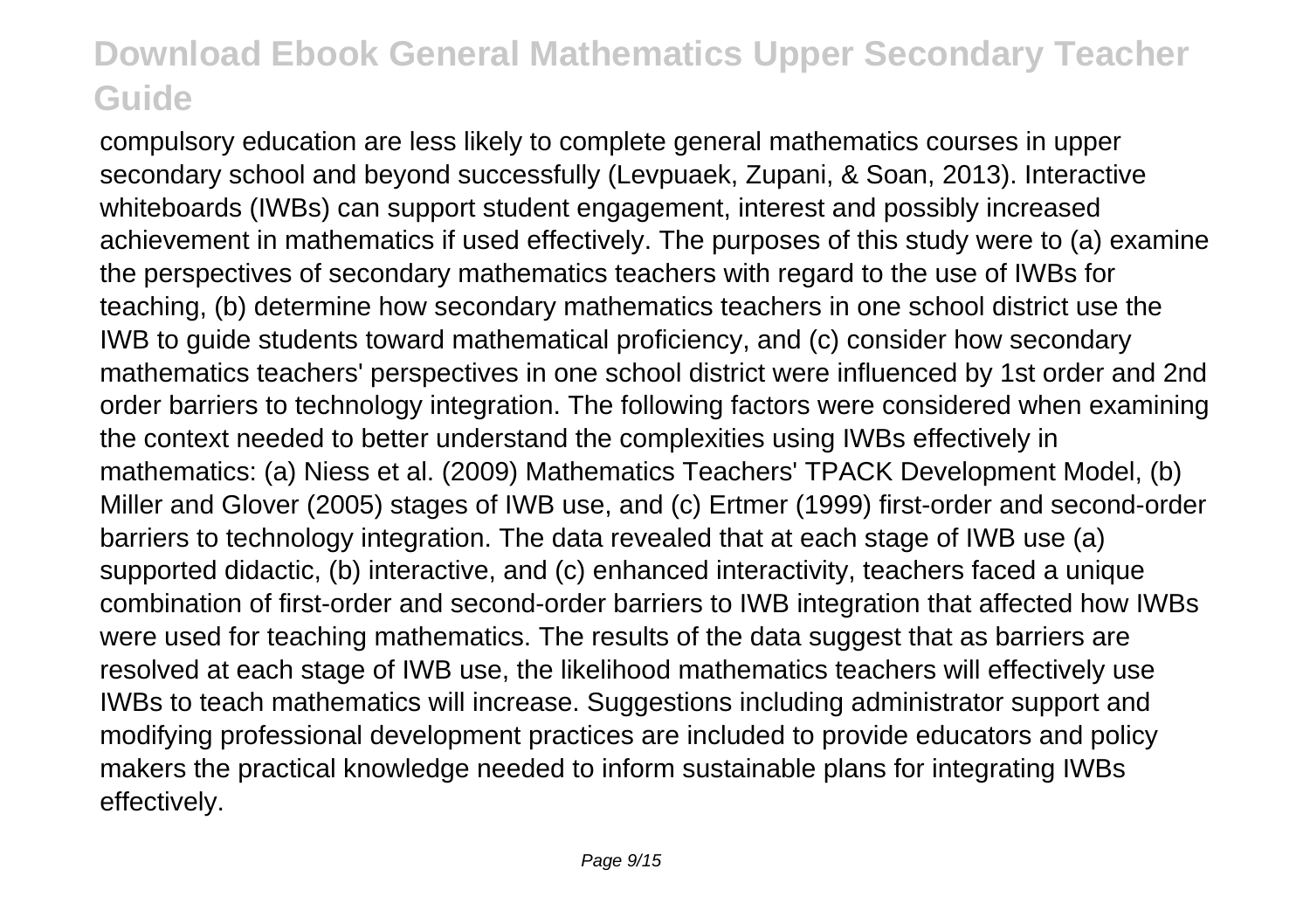For algebra or geometry courses for teachers; courses in topics of mathematics; capstone courses for teachers or other students of mathematics; graduate courses for practicing teachers; or students who want a better understanding of mathematics. Filling a wide gap in the market, this text provides current and prospective high school teachers with an advanced treatment of mathematics that will help them understand the connections between the mathematics they will be teaching and the mathematics learned in college. It presents in-depth coverage of the most important concepts in high school mathematics: real numbers, functions, congruence, similarity, and more.

Teaching Mathematics is nothing less than a mathematical manifesto. Arising in response to a limited National Curriculum, and engaged with secondary schooling for those aged 11 ? 14 (Key Stage 3) in particular, this handbook for teachers will help them broaden and enrich their students' mathematical education. It avoids specifying how to teach, and focuses instead on the central principles and concepts that need to be borne in mind by all teachers and textbook authors—but which are little appreciated in the UK at present.This study is aimed at anyone who would like to think more deeply about the discipline of 'elementary mathematics', in England and Wales and anywhere else. By analysing and supplementing the current curriculum, Teaching Mathematics provides food for thought for all those involved in school mathematics, whether as aspiring teachers or as experienced professionals. It challenges us all to reflect upon what it is that makes secondary school mathematics educationally, culturally, and socially important.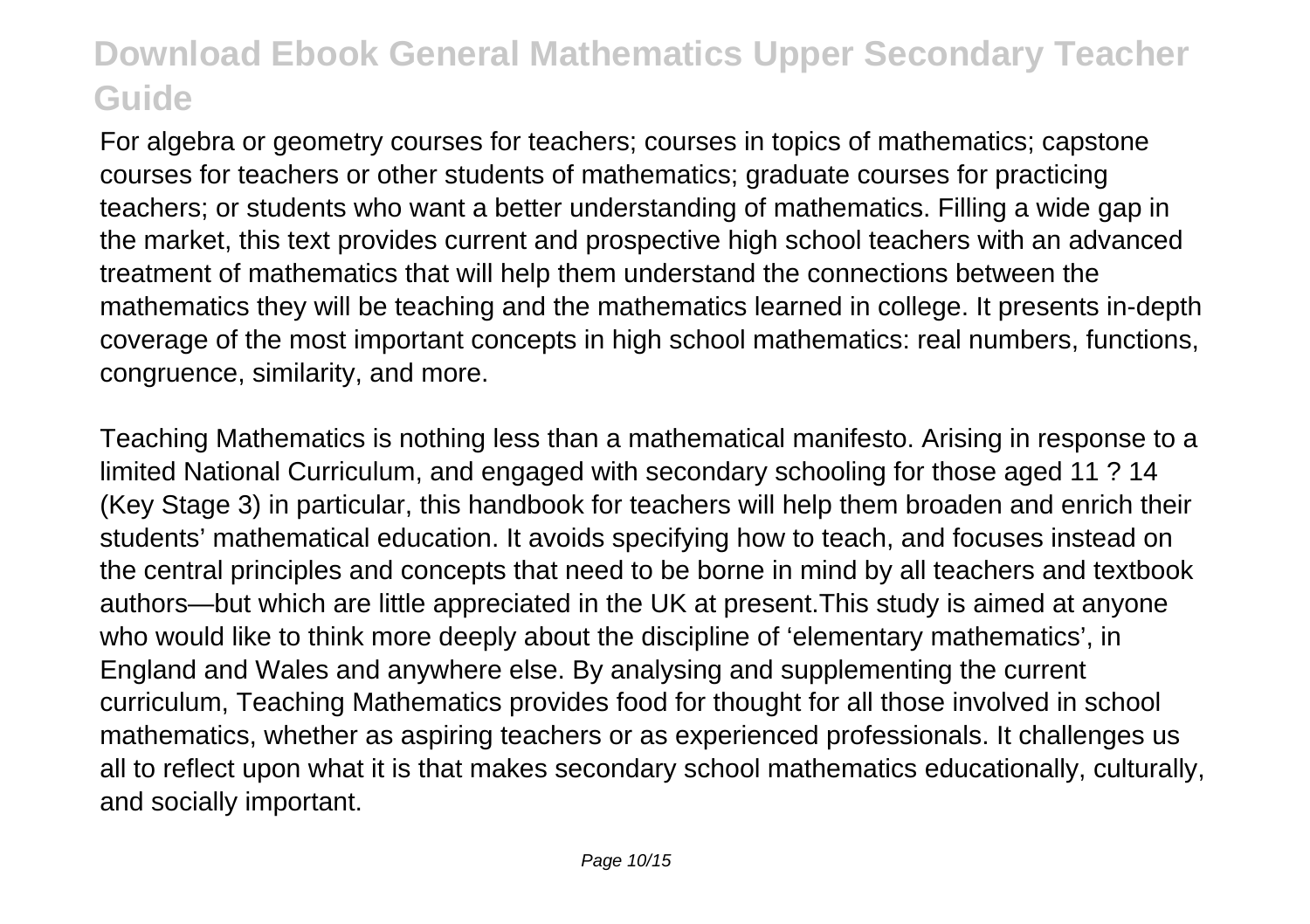Traditionally, vocational mathematics and precollege mathematics have been separate in schools. But the technological world in which today's students will work and live calls for increasing connection between mathematics and its applications. Workplace-based mathematics may be good mathematics for everyone. High School Mathematics at Work illuminates the interplay between technical and academic mathematics. This collection of thought-provoking essays--by mathematicians, educators, and other experts--is enhanced with illustrative tasks from workplace and everyday contexts that suggest ways to strengthen high school mathematical education. This important book addresses how to make mathematical education of all students meaningful--how to meet the practical needs of students entering the work force after high school as well as the needs of students going on to postsecondary education. The short readable essays frame basic issues, provide background, and suggest alternatives to the traditional separation between technical and academic mathematics. They are accompanied by intriguing multipart problems that illustrate how deep mathematics functions in everyday settings--from analysis of ambulance response times to energy utilization, from buying a used car to "rounding off" to simplify problems. The book addresses the role of standards in mathematics education, discussing issues such as finding common ground between science and mathematics education standards, improving the articulation from school to work, and comparing SAT results across settings. Experts discuss how to develop curricula so that students learn to solve problems they are likely to encounter in life--while also providing them with approaches to unfamiliar problems. The book also addresses how teachers can help prepare students for postsecondary education. For teacher education the book explores the changing nature of pedagogy and new approaches to teacher development. Page 11/15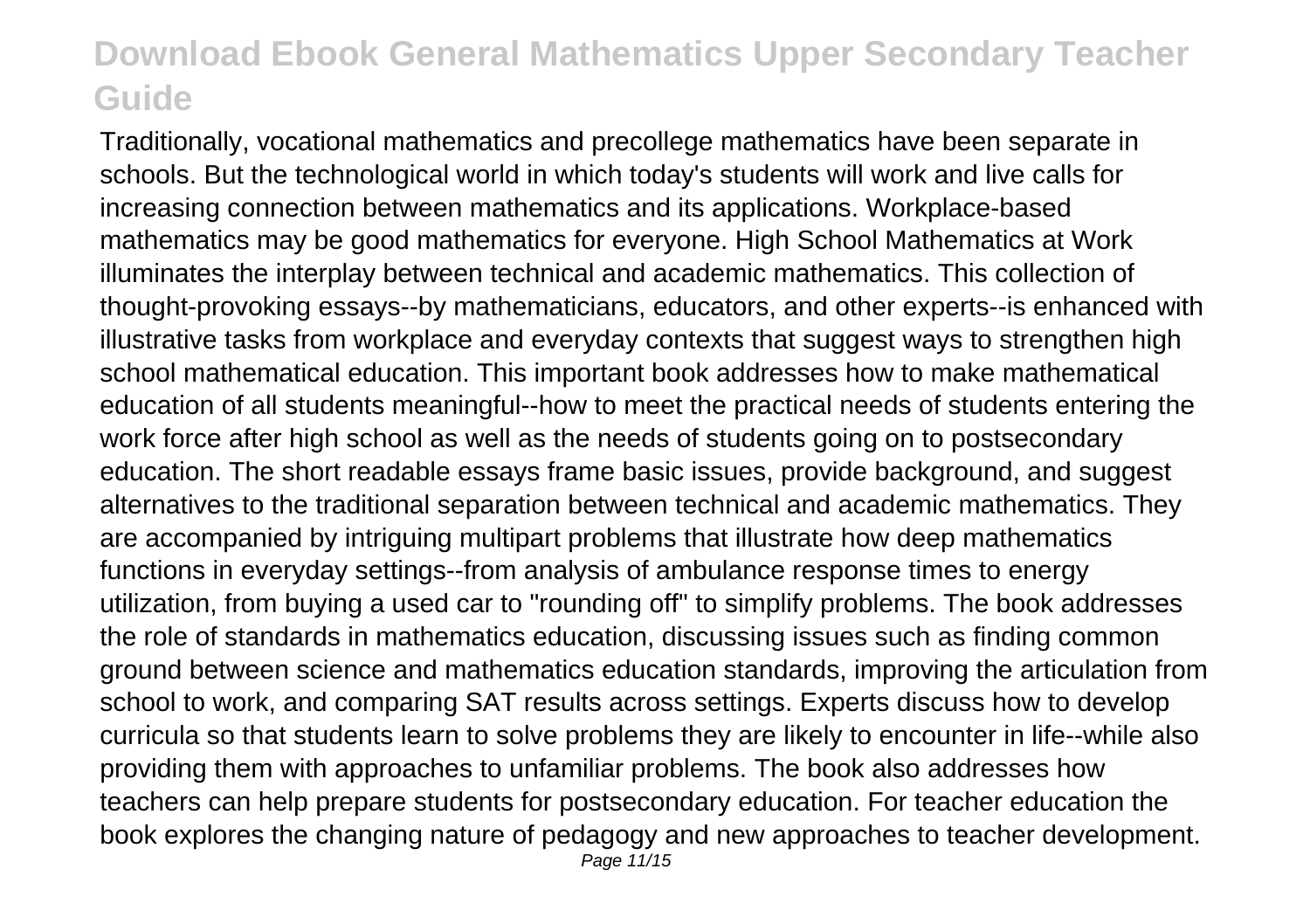What kind of teaching will allow mathematics to be a guide rather than a gatekeeper to many career paths? Essays discuss pedagogical implication in problem-centered teaching, the role of complex mathematical tasks in teacher education, and the idea of making open-ended tasks--and the student work they elicit--central to professional discourse. High School Mathematics at Work presents thoughtful views from experts. It identifies rich possibilities for teaching mathematics and preparing students for the technological challenges of the future. This book will inform and inspire teachers, teacher educators, curriculum developers, and others involved in improving mathematics education and the capabilities of tomorrow's work force.

Henry O. Pollak Chairman of the International Program Committee Bell Laboratories Murray Hill, New Jersey, USA The Fourth International Congress on Mathematics Education was held in Berkeley, California, USA, August 10-16, 1980. Previous Congresses were held in Lyons in 1969, Exeter in 1972, and Karlsruhe in 1976. Attendance at Berkeley was about 1800 full and 500 associate members from about 90 countries; at least half of these come from outside of North America. About 450 persons participated in the program either as speakers or as presiders; approximately 40 percent of these came from the U.S. or Canada. There were four plenary addresses; they were delivered by Hans Freudenthal on major problems of mathematics education, Hermina Sinclair on the relationship between the learning of language and of mathematics, Seymour Papert on the computer as carrier of mathematical culture, and Hua Loo-Keng on popularising and applying mathematical methods. Gearge Polya was the honorary president of the Congress; illness prevented his planned attendence but he sent a Page 12/15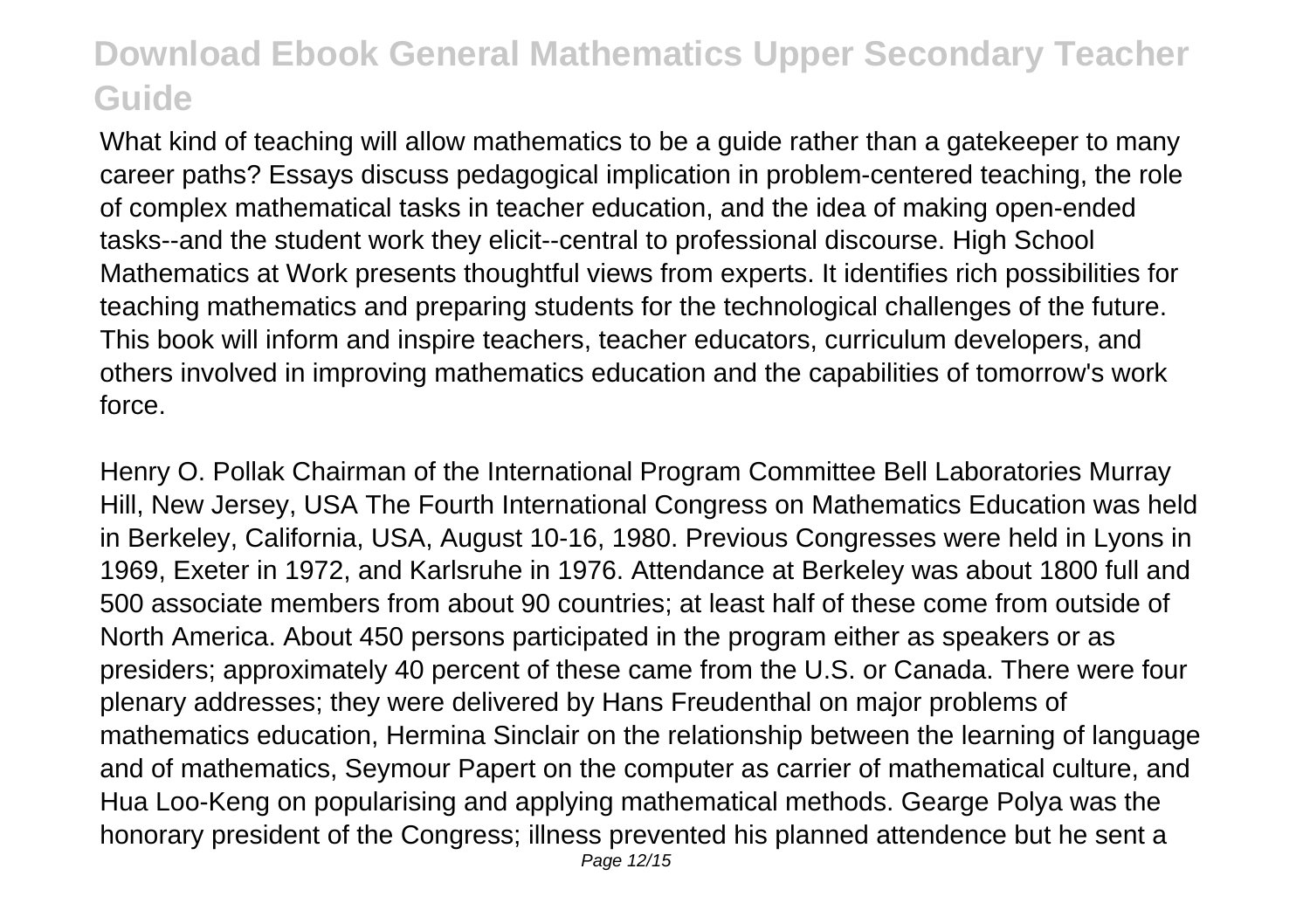brief presentation entitled, "Mathematics Improves the Mind". There was a full program of speakers, panelists, debates, miniconferences, and meetings of working and study groups. In addition, 18 major projects from around the world were invited to make presentations, and various groups representing special areas of concern had the opportunity to meet and to plan their future activities.

This book takes stock of the state of affairs of the teaching and learning of mathematical modelling with regard to research, development and practice. It provides a conceptual framework for mathematical modelling in mathematics education at all education levels, as well as the background and resources for teachers to acquire the knowledge and competencies that will allow them to successfully include modelling in their teaching, with an emphasis on the secondary school level. Mathematics teachers, mathematics education researchers and developers will benefit from this book. Expertly written and researched, this book includes a comprehensive overview of research results in the field, an exposition of the educational goals associated with modelling, the essential components of modelling competency and an extensive discussion of didacticopedagogical challenges in modelling. Moreover, it offers a wide variety of illuminating cases and best-practice examples in addition to insights into the focal points for future research and practice. The Learning and Teaching of Mathematical Modelling is an invaluable resource for teachers, researchers, textbook authors, secondary school mathematics teachers, undergraduate and graduate students of mathematics as well as student teachers.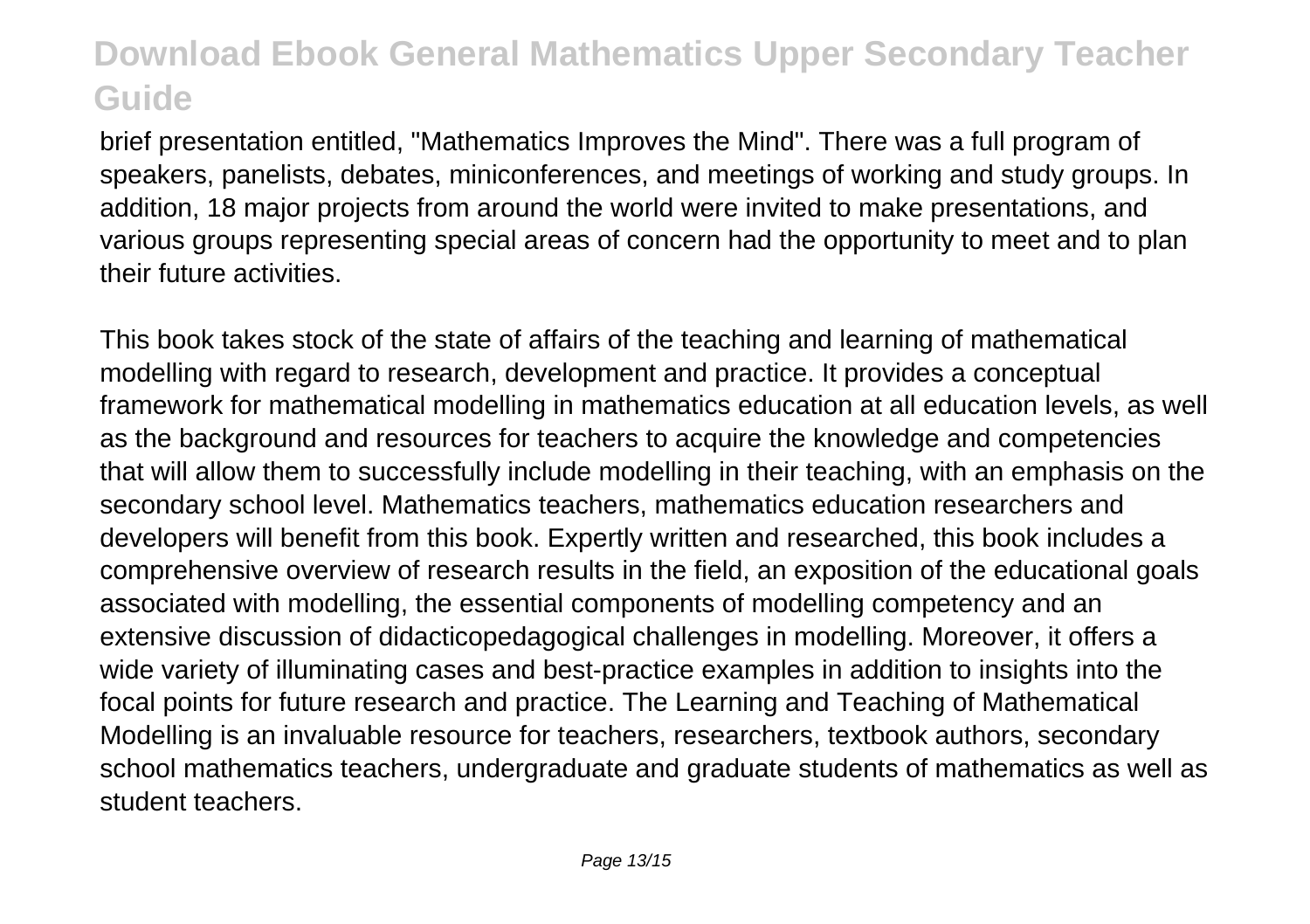Secondary mathematics teachers working in the Australian education sector are required to plan lessons that engage with students of different genders, cultures and levels of literacy and numeracy. Teaching Secondary Mathematics engages directly with the Australian Curriculum: Mathematics and the Australian Professional Standards for Teachers to help preservice teachers develop lesson plans that resonate with students. This edition has been thoroughly revised and features a new chapter on supporting Aboriginal and Torres Strait Islander students by incorporating Aboriginal and Torres Strait Islander cultures and ways of knowing into lessons. Chapter content is supported by new features including short-answer questions, opportunities for reflection and in-class activities. Further resources, additional activities, and audio and visual recordings of mathematical problems are also available for students on the book's companion website. Teaching Secondary Mathematics is the essential guide for preservice mathematics teachers who want to understand the complex and ever-changing Australian education landscape.

Solidly grounded in up-to-date research, theory and technology, Teaching Secondary Mathematics is a practical, student-friendly, and popular text for secondary mathematics methods courses. It provides clear and useful approaches for mathematics teachers, and shows how concepts typically found in a secondary mathematics curriculum can be taught in a positive and encouraging way. The thoroughly revised fourth edition combines this pragmatic approach with truly innovative and integrated technology content throughout. Synthesized content between the book and comprehensive companion website offers expanded discussion of chapter topics, additional examples and technological tips. Each chapter features tried-and-